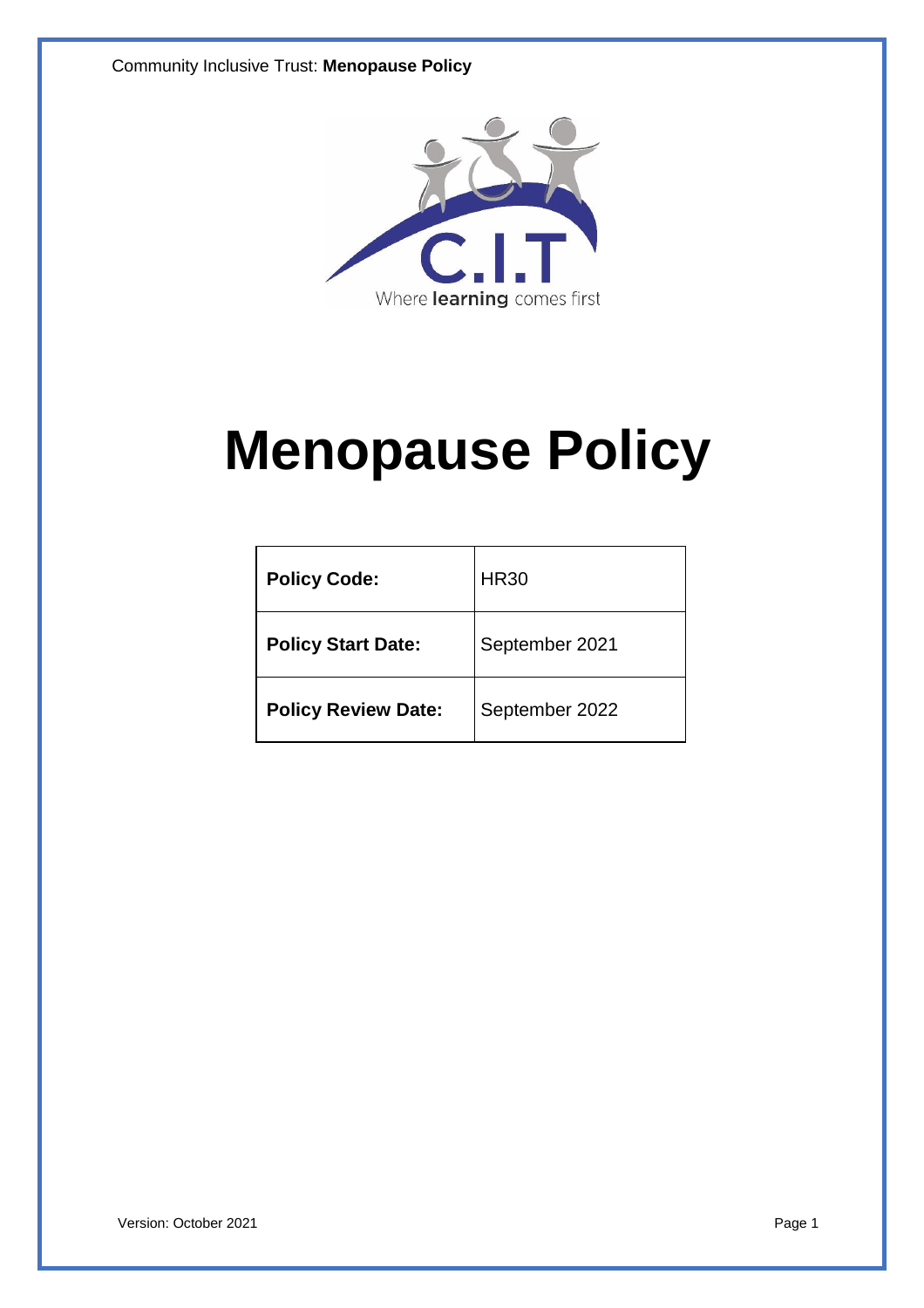# **Table of Contents**

| <b>Section</b>                     | Page |
|------------------------------------|------|
| Legal Framework<br>1.              | 3    |
| <b>Definitions</b><br>$2^{\circ}$  | 3    |
| Signs and Symptoms<br>3.           | 4    |
| Responsibilities<br>4.             | 4    |
| Notification<br>5.                 | 5    |
| 6. Risk Assessments                | 6    |
| 7. Reasonable Adjustments          | 6/7  |
| <b>Staff Training</b><br>8.        | 8    |
| <b>Attendance Procedures</b><br>9. | 8    |
| 10. Signposting                    | 9    |
| 11. Monitoring and Review          | 9    |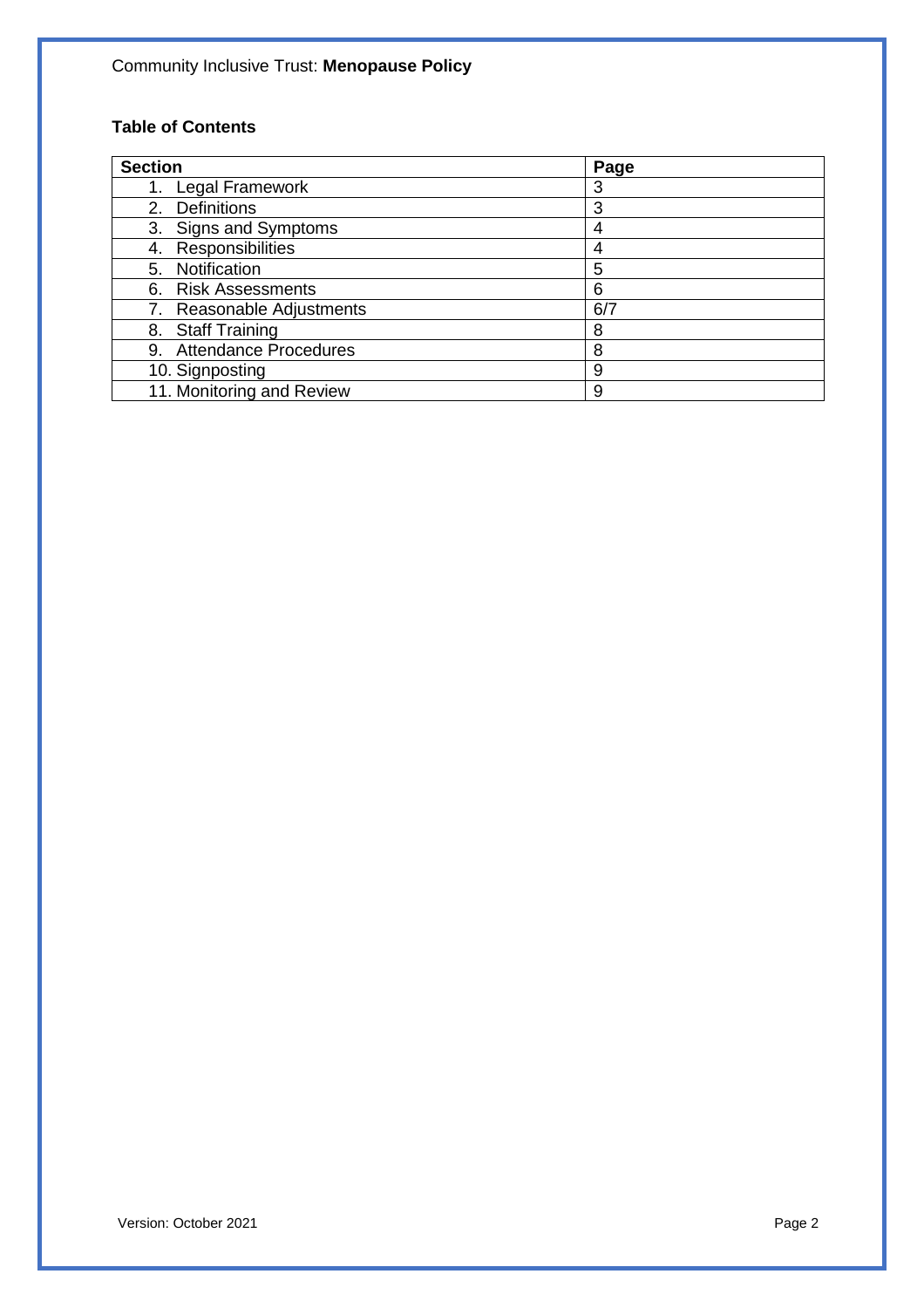#### **Statement of Intent**

The Community Inclusive Trust (CIT or the Trust) is committed to promoting the health and wellbeing of all employees.

At CIT, we are aware that the menopause is a natural process of every woman's life, and the Trust is in an important position to provide the right support to female employees experiencing the menopause.

The aims of this policy are to:

- Create an environment in which employees can openly and comfortably discuss the menopause.
- Ensure every employee understands what the menopause is and the common signs and symptoms.
- Ensure line managers are aware of the reasonable adjustments that should be put in place to support employees.
- Reduce absenteeism due to menopausal symptoms.

#### **1. Legal Framework**

- 1.1 This policy has due regard to legislation including, but not limited to, the following:
	- Equality Act 2010
	- Health and Safety at Work etc. Act 1974
	- The Workplace (Health, Safety and Welfare) Regulations 1992
	- The Management of Health and Safety at Work Regulations 1999
- 1.2 This policy will be implemented in accordance with the following Trust policies and procedures:
	- Absence Management Policy
	- Flexible Working Policy
	- Code of Conduct

#### **2. Definitions**

- 2.1 For the purpose of this policy, "menopause" is defined as a biological state in a woman's life that occurs when she stops menstruating and reaches the end of her natural reproductive life. The average age that a woman reaches menopause is 51; however, it can be earlier or later than this due to a number of reasons.
- 2.2 For the purpose of this policy "perimenopause" is defined as the time leading up to the menopause where a woman begins to experience the signs and symptoms of menopause. This can be several years before the menopause actually occurs.
- 2.3 For the purpose of this policy "post-menopause" is the time after which the menopause has occurred, starting from the time when a woman has not had a period for 12 consecutive months.
- 2.4 The term "menopause" in this policy is used to refer to "menopause", "perimenopause" and "post-menopause".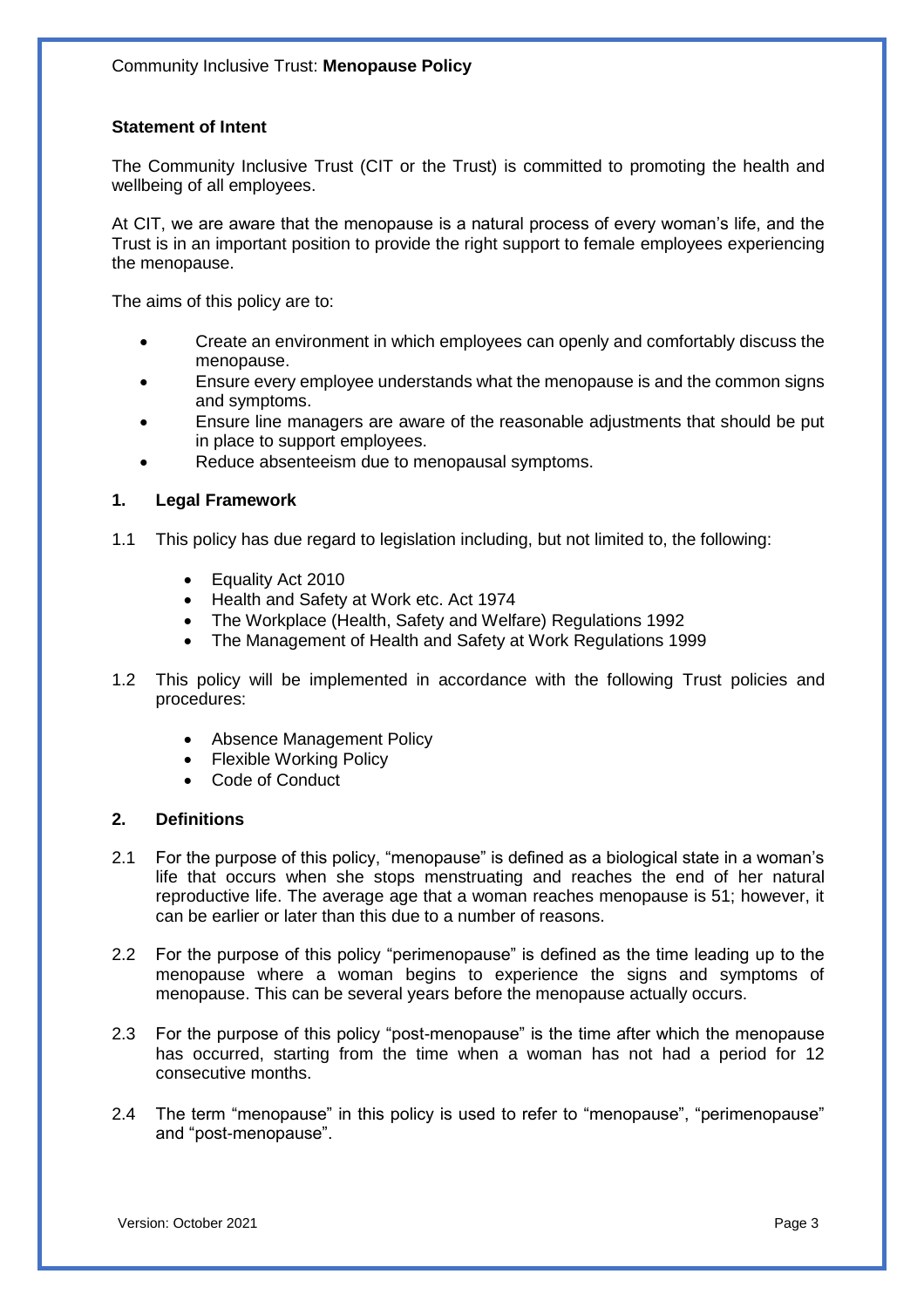## **3. Signs and Symptoms**

- 3.1 Common symptoms of the menopause include, but are not limited to, the following:
	- Hot flushes
	- **Palpitations**
	- **Headaches**
	- Night sweats
	- Difficulty sleeping
	- Skin irritation
	- Vaginal dryness
	- Low mood or anxiety
	- Panic attacks
	- Loss of concentration
	- Depression
	- Reduced sex drive
	- Problems with memory and concentration
- 3.2 Menopausal symptoms can occur months or even years before a woman's periods stop, and can last for several years after they have stopped.
- 3.3 The menopause can have a significant impact on women at work and their relationships with colleagues, e.g. if they are experiencing severe anxiety, this may have negative side effects on their happiness at work.
- 3.4 Not every woman will experience the signs and symptoms of the menopause; however, the list provided above is common for most women.

### **4. Responsibilities**

- 4.1 Employees are responsible for:
	- Familiarising themselves with the procedures in this policy.
	- Being aware of the common signs and symptoms of the menopause to help with their diagnosis or to support others experiencing the menopause.
	- Taking a personal responsibility to look after their health.
	- Engaging in open and honest conversations with relevant individuals, e.g. line managers, and CIT HR.
	- Seeking help where necessary from relevant professionals, e.g. GPs.
	- Contributing to a respectful and productive working environment.
	- Having a willingness to help colleagues experiencing the menopause.
	- Adopting any reasonable adjustments that the Trust implements to support them.
	- Creating an action plan in conjunction with their line managers.
	- Engaging in training to ensure they are able to support others.
- 4.2 Head Teachers and the Executive Leadership Team are responsible for:
	- Familiarising themselves with the procedures in this policy.
	- Familiarising themselves with the procedures in this policy.
	- Organising discussions with employees experiencing the menopause.
	- Acting sensitively and empathetically towards employees experiencing the menopause.
	- Deciding on which reasonable adjustments need to be made to support employees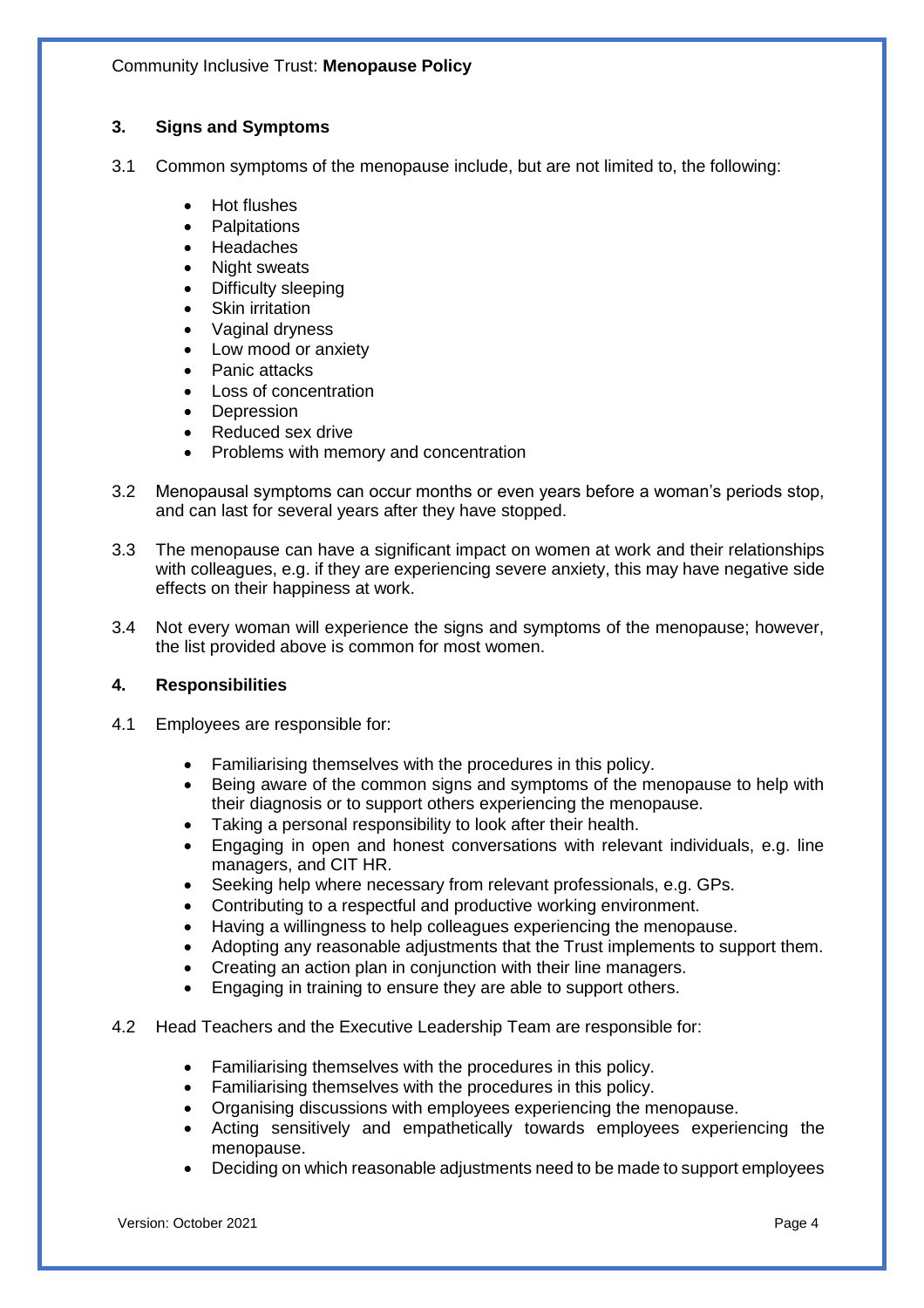experiencing the menopause, and ensuring they are implemented.

- Implementing an action plan in conjunction with employees experiencing the menopause.
- Recording all reasonable adjustments and reviewing them on a regular basis i.e. termly, quarterly, etc.
- Making changes to action plans and reasonable adjustments, as necessary.
- Discussing referrals to Occupational Health, and referring staff to them, where necessary with the support of CIT HR.
- Implementing any recommendations by Occupational Health, as required.
- Monitoring staff absence in line with the Trust's Absence Management Policy.
- 4.3 CIT HR are responsible for:
	- Offering guidance to Head Teachers, ELT and line managers to enable them to effectively support employees experiencing the menopause.
	- Monitoring staff absence in line with the Trust's Absence Management Policy.
	- Developing and delivering training sessions for all employees.
	- Maintaining effective communication with Head Teachers, ELT, line managers and staff experiencing the menopause.
- 4.4 Occupational Health is responsible for:
	- Carrying out holistic assessments of individuals who believe they are experiencing the menopause.
	- Providing advice to employees experiencing the menopause.
	- Providing information as to where employees can seek further advice.
	- Making recommendations to Head Teachers, ELT, line managers and CIT HR in relation to reasonable adjustments.
	- Providing support to Head Teachers, ELT, line managers and CIT HR, as required.
	- Monitoring all referrals made as a result of the menopause.

### **5. Notification**

- 5.1 Where any employee believes they are experiencing symptoms of menopause which may affect their work, or where they will require reasonable adjustments, they will notify their Head Teacher or line manager in the first instance.
- 5.2 If they do not feel comfortable notifying their head teacher or line manager they should notify a suitable senior manager or CIT HR.
- 5.3 The Head Teacher/line manager will hold a one-to-one discussion with the employee to discuss the symptoms and which reasonable adjustments are required.
- 5.4 The one-to-one discussion will be held in an appropriate location to maintain confidentiality, e.g. an office.
- 5.5 If necessary, the Head Teacher/line manager will discuss a referral to Occupational Health for further support.
- 5.6 The Head Teacher/line manager will conduct a risk assessment for any staff member experiencing the menopause, and will review working conditions.
- 5.7 The Head Teacher/line manager and employee will devise a written action plan which details the following: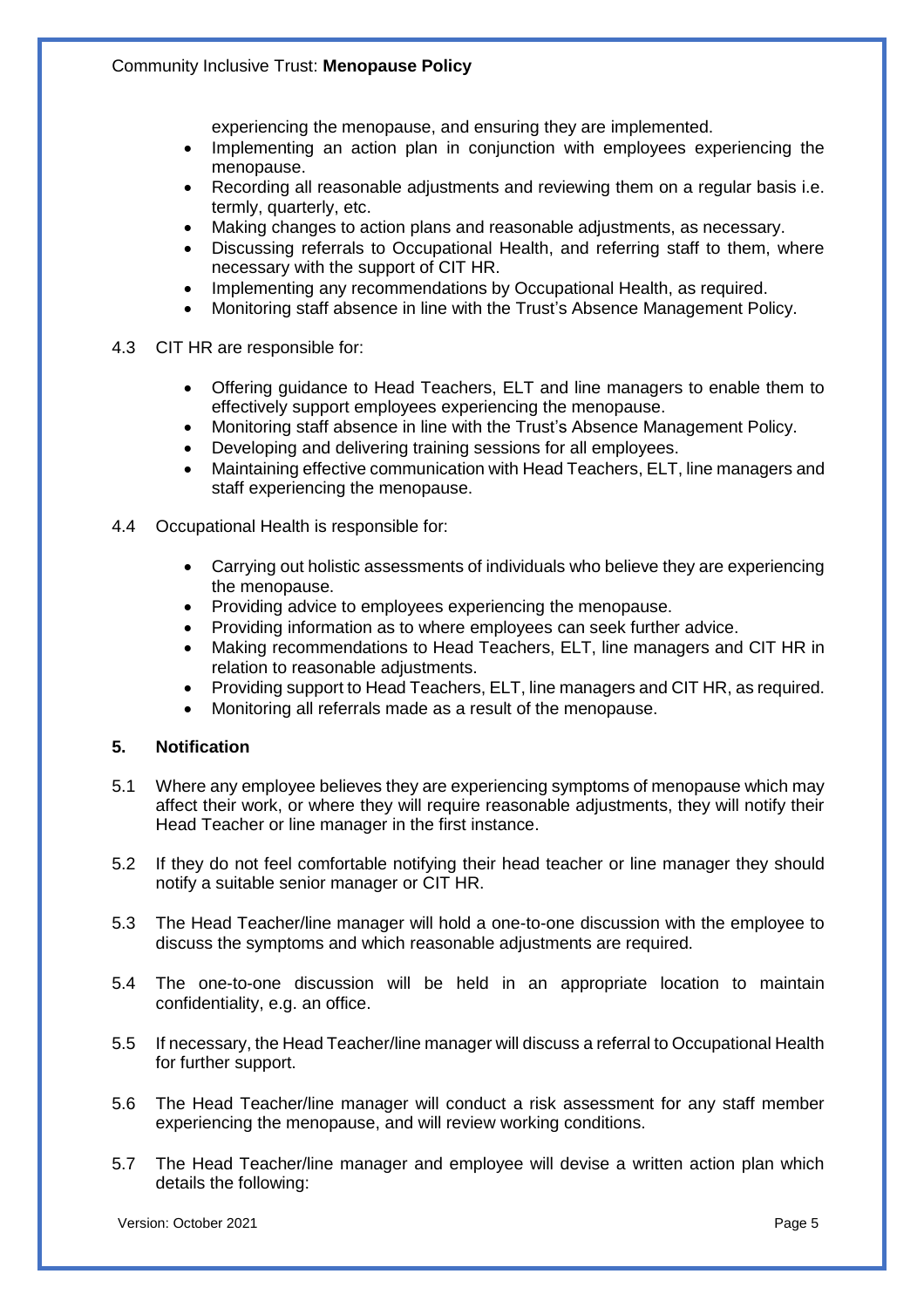- Their signs and symptoms
- The perceived or actual effects on their work
- Necessary reasonable adjustments
- Time frames for reasonable adjustments to be in place
- Next steps
- Review date
- 5.8 Where a referral has been made to Occupational Health, the Head Teacher/line manager will ensure any recommendations for reasonable adjustments are included in the action plan.
- 5.9 The Head Teacher/line manager and employee will discuss whether any other employees should be notified – if so, who and how the employee would like them to be notified.
- 5.10 The Head Teacher/line manager will notify CIT HR of the action plan.
- 5.11 The Head Teacher/line manager will schedule a follow-up meeting one month after the initial discussion to review progress so far. Any changes will be made as necessary.
- 5.12 The Head Teacher/line manager will schedule regular review meetings, i.e. termly, quarterly, to review the action plan and make any changes as necessary.

#### **6. Risk Assessments**

- 6.1 Where an employee has voiced concerns about their symptoms of the menopause, the Head Teacher/line manager will conduct a risk assessment of their work practice to identify risks and implement appropriate control measures.
- 6.2 A separate risk assessment will be conducted for each employee experiencing the menopause.
- 6.3 The risk assessment will consider the specific needs of employees experiencing the menopause. Specific information that will be considered includes, but is not limited to the following:
	- Temperature and ventilation
	- Current symptoms
	- Access to toilet facilities
	- Access to fresh drinking water
	- Workplace stress
- 6.4 Appropriate reasonable adjustments will be implemented in light of the risk assessment where possible.
- 6.5 The risk assessment will be reviewed and updated by the Head Teacher/line manager when any circumstances change, e.g. symptoms.

#### **7. Reasonable Adjustments**

7.1 In order to support employees' symptoms of the menopause, the Trust will implement a variety of reasonable adjustments, suitable to employees' individual needs where possible.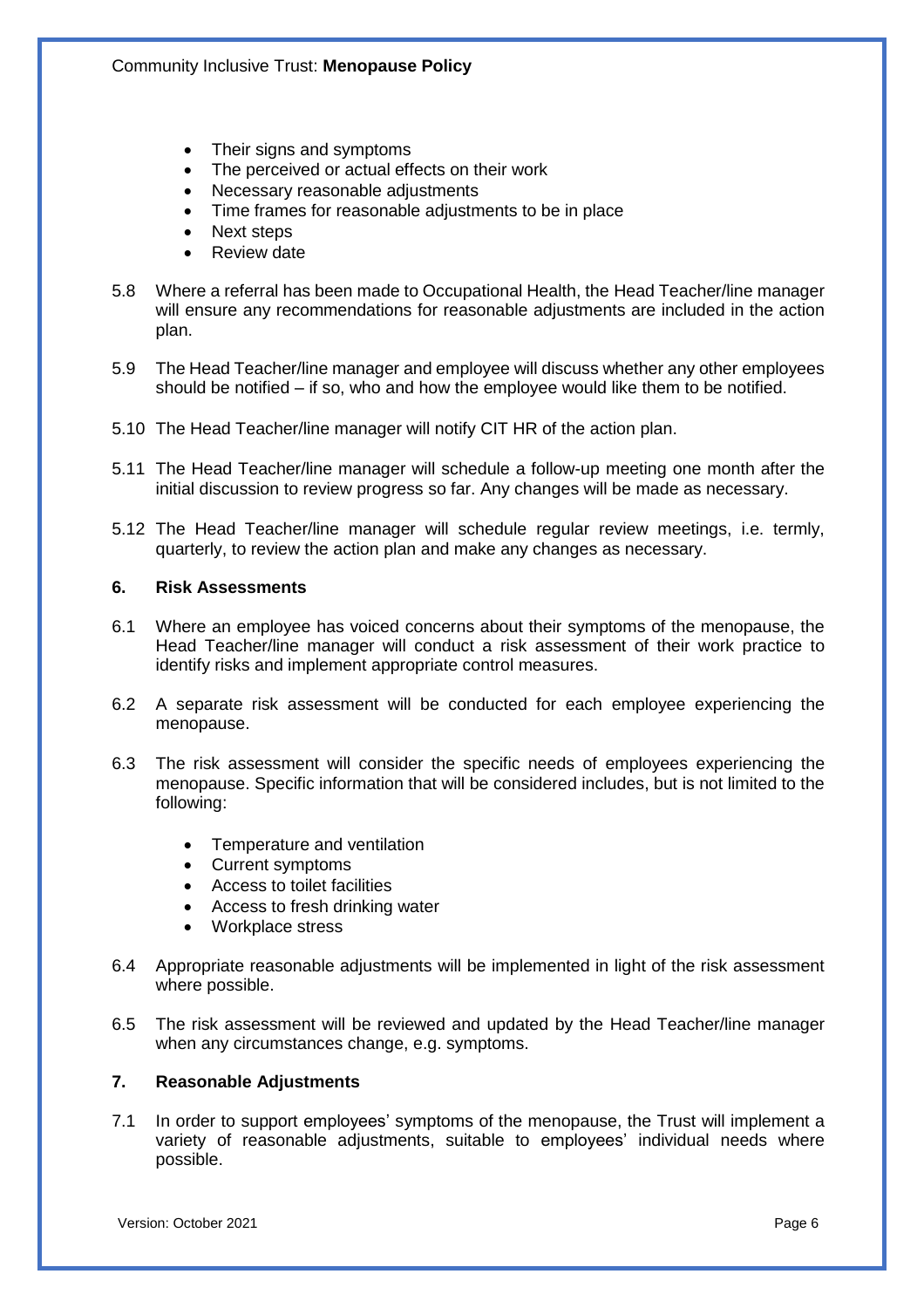7.2 Each case will be treated individually, and the below adjustments are not exhaustive and may not be possible in all workplaces.

#### **7.2.1 Hot flushes – the Trust will endeavour to:**

- 7.2.1.1 Adjust the temperature control of the work area, such as putting a fan on their desk or moving their desk close to a window.
- 7.2.1.2 Ensure there is easy access to drinking water.
- 7.2.1.3 Make adaptations to dress code, where appropriate, providing that this in accordance with the Trust's Code of Conduct.
- 7.2.1.4 Ensure there is adequate access to toilets.
- 7.2.1.5 Provide a quiet area for the employee if they experience a severe hot flush.
- 7.2.1.6 For teaching staff, ensure the employee has support from an appropriate Teaching Assistant who can lead the class should the staff member need to take a break.

#### **7.2.2 Heavy and light periods – the Trust will endeavour to:**

- 7.2.2.1 Ensure there is adequate access to toilets.
- 7.2.2.2 Have sanitary products available, where possible, for emergencies.
- 7.2.2.3 Ensure storage space is available for a change of clothing, should the employee require it.
- 7.2.2.4 Allow the employee to bring extra clothing with them, providing it is in accordance with the Trust's Code of Conduct.

#### **7.2.3 Headaches and lack of sleep – the Trust will endeavour to:**

- 7.2.3.1 Ensure there is access to fresh drinking water at all times.
- 7.2.3.2 Offer a quiet space to work, if necessary.
- 7.2.3.3 Discuss the effects of a healthy balanced diet on improving symptoms.
- 7.2.3.4 Allow employees time to take a break if they experience a headache.
- 7.2.3.5 For teaching staff, ensure the employee has support from an appropriate Teaching Assistant who can lead the class should the staff member need to take a break.

### **7.2.4 Low mood and loss of confidence – the Trust will endeavour to:**

- 7.2.4.1 Allow employees time to take a break whenever required, without needing to ask for permission.
- 7.2.4.2 Identify a 'time out space' where the employee may go if they need to take a break, e.g. the staff room.
- 7.2.4.3 For teaching staff, ensure the employee has support from an appropriate Teaching Assistant who can lead the class should the staff member need to take a break.
- 7.2.4.4 Ensure the employee has a sufficient support mechanism in place from their line manager, and another colleague should they require it.
- 7.2.4.5 Ensure there are personal development discussions in place with the employee's line manager on a regular basis i.e. termly or quarterly.
- 7.2.4.6 Establish, with the employee's line manager, an agreed time for the employee to catch up on any missed work as a result of absence.

#### **7.2.5 Poor concentration – the Trust will endeavour to:**

7.2.5.1 Discuss with the employee if there are times of the day where concentration is better or worse, and review how working can be managed around this.

Version: October 2021 **Page 7**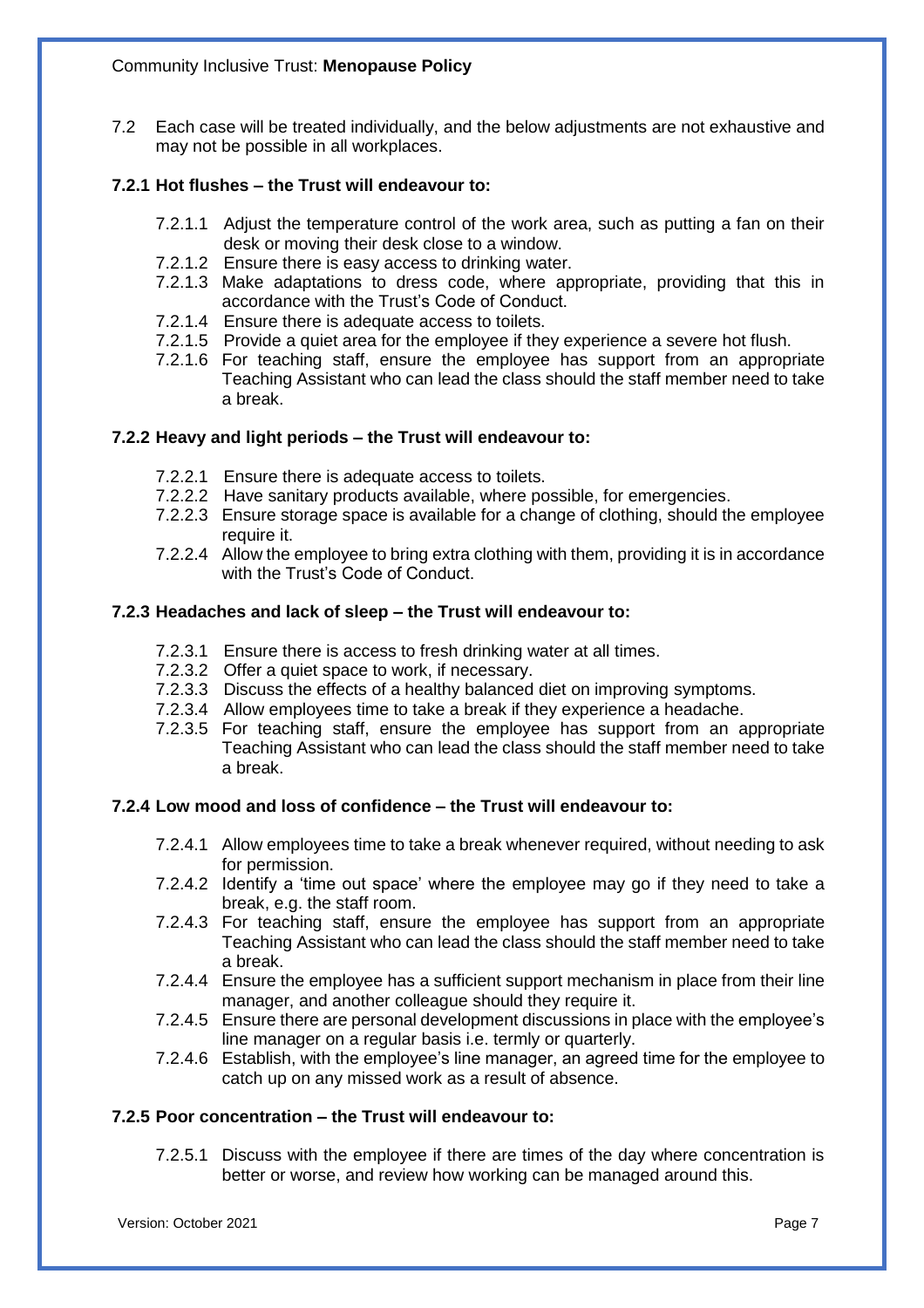- 7.2.5.2 Review the employee's task allocation and workload, distributing tasks to others where possible.
- 7.2.5.3 Provide materials to assist with concentration and memory, such as action boards.
- 7.2.5.4 Offer quiet spaces to work wherever possible.
- 7.2.5.5 Establish, with the employee's line manager, an agreed time for the employee to catch up on any missed work as a result of absence.

#### **7.2.6 Anxiety and panic attacks – the Trust will endeavour to:**

- 7.2.6.1 Provide the employee with contacts for external support and counselling and discuss referral to Occupational Health.
- 7.2.6.2 Ensure the employee has a sufficient support mechanism in place from their line manager, and another colleague should they require it.
- 7.2.6.3 Encourage the employee to seek help from their GP.
- 7.2.6.4 Identify a time out space where the employee may go if they need to take a break.
- 7.2.6.5 For teaching staff, ensure the staff member has support from an appropriate Teaching Assistant who can lead the class should the employee need to take a break.
- 7.2.6.6 Discuss relaxation techniques, such as breathing exercises, and encourage the employee to practise these when taking a break.

#### **8. Staff Training**

- 8.1 The HR Director is responsible for organising training for employees.
- 8.2 The Trust will ensure that all line managers have been trained to be aware of the signs and symptoms of the menopause, how it can affect work, and what adjustments should be made to support employees.
- 8.3 The Trust will ensure that, as part of a wider Occupational Health awareness campaign, issues of the menopause are highlighted so all employees understand how it affects individuals, and to create a positive attitude towards managing the menopause whilst being employed at the Trust.
- 8.4 The Trust will ensure all female staff members are provided with sufficient information as to where they can access support for any issues that arise as a result of the menopause.
- 8.5 Training will be refreshed on an annual basis for all employees.

### **9. Attendance Procedures**

- 9.1 Attendance of employees experiencing the menopause will be managed in line with the Absence Management Policy.
- 9.2 All menopause-related sickness absences will be recorded as ongoing issues, rather than individual absences.
- 9.3 Absence management triggers may be adjusted accordingly for employees experiencing the menopause.
- 9.4 Any requests for breaks or flexible working will be outlined in the employee's action plan.
- 9.5 The Trust will ensure that any appraisal, capability and performance procedures are not applied in a way as to discriminate unlawfully against female staff members experiencing